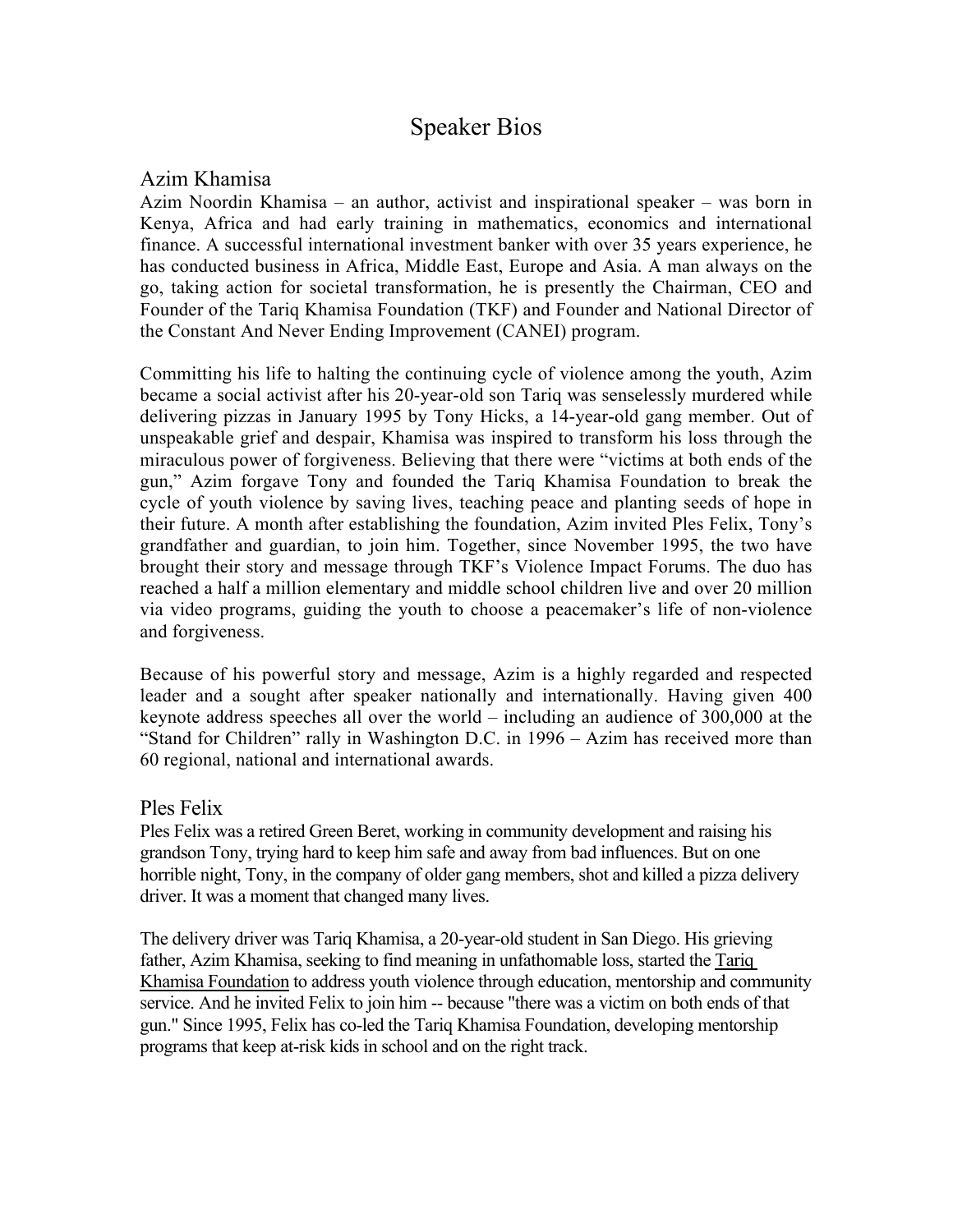# Robert Winfield, M.D.

Robert Winfield is the Division Chief of Acute Care Surgery, Trauma, & Surgical Critical Care and Director of Trauma Research at the University of Kansas Medical Center in Kansas City. He is a graduate of the University of Illinois, where he was an accomplished long-distance runner, and the Southern Illinois University School of Medicine, where he earned Alpha Omega Alpha honors as a junior medical student. He completed his general surgery training as well as a two-year NIH-sponsored research fellowship at the University of Florida, during which time he won several research awards. He trained in trauma and surgical critical care at the University of California in San Diego, and subsequently received faculty research awards from the American Association for the Surgery of Trauma and the American College of Surgeons.

In addition to his ongoing research efforts, Dr. Winfield has been awarded grants to convene multidisciplinary teams focused on addressing the relationships between structural inequality and interpersonal violence. His longstanding mission is to deliver optimal and compassionate care to injured patients, and to advance the field of trauma surgery to determine what is optimal and how best to deliver it.

Outside of the hospital, Dr. Winfield is fortunate to have a remarkable wife and four wonderful children, all of whom bring him great joy and fill him with pride.

# Rev. David McDaniel

David started serving as the Senior Pastor of Holmeswood in 2016. Before that time, he was the Pastor of Younger Adults at Holmeswood and also a chaplain at Children's Mercy Hospital. He is married to Erin, who is a pediatrician with the group Pediatric Associates located both on the Plaza and in Lee's Summit. David is a native of Alabama, where he earned A B.A. in psychology from the University of Alabama and a M.Div. from Truett Seminary at Baylor University. He has also completed a Chaplain Residency with four unites of CPE at Baptist Health in Little Rock. He enjoys cheering on the Crimson Tide, attending various sporting events (he says if you invite him to a game, he will go and wear your team's colors...as long as it's not Auburn or Tennessee orange), and firing up the grill for a good cookout. David loves being in a church that asks more questions of faith than they give answers, embraces diversity of all types, and takes seriously the intersection of faith and everyday life.

# Sgt. Johnita Harris

Sergeant Johnita Harris is the Sergeant of the Gang Intelligence Squad with the Kansas City Missouri Police Department. Sergeant Harris began her career in Law Enforcement with the Kansas City Missouri Police Department in 2005. After graduating the Kansas City Regional Police Academy, she started in Patrol at South Patrol Division. Later she transitioned to the Crime Free Unit until her promotion to the rank of Sergeant in 2014. After attaining the rank of Sergeant, she transferred to Metro Patrol Division. There she supervised three squads until transferred to the Investigations Bureau. There she managed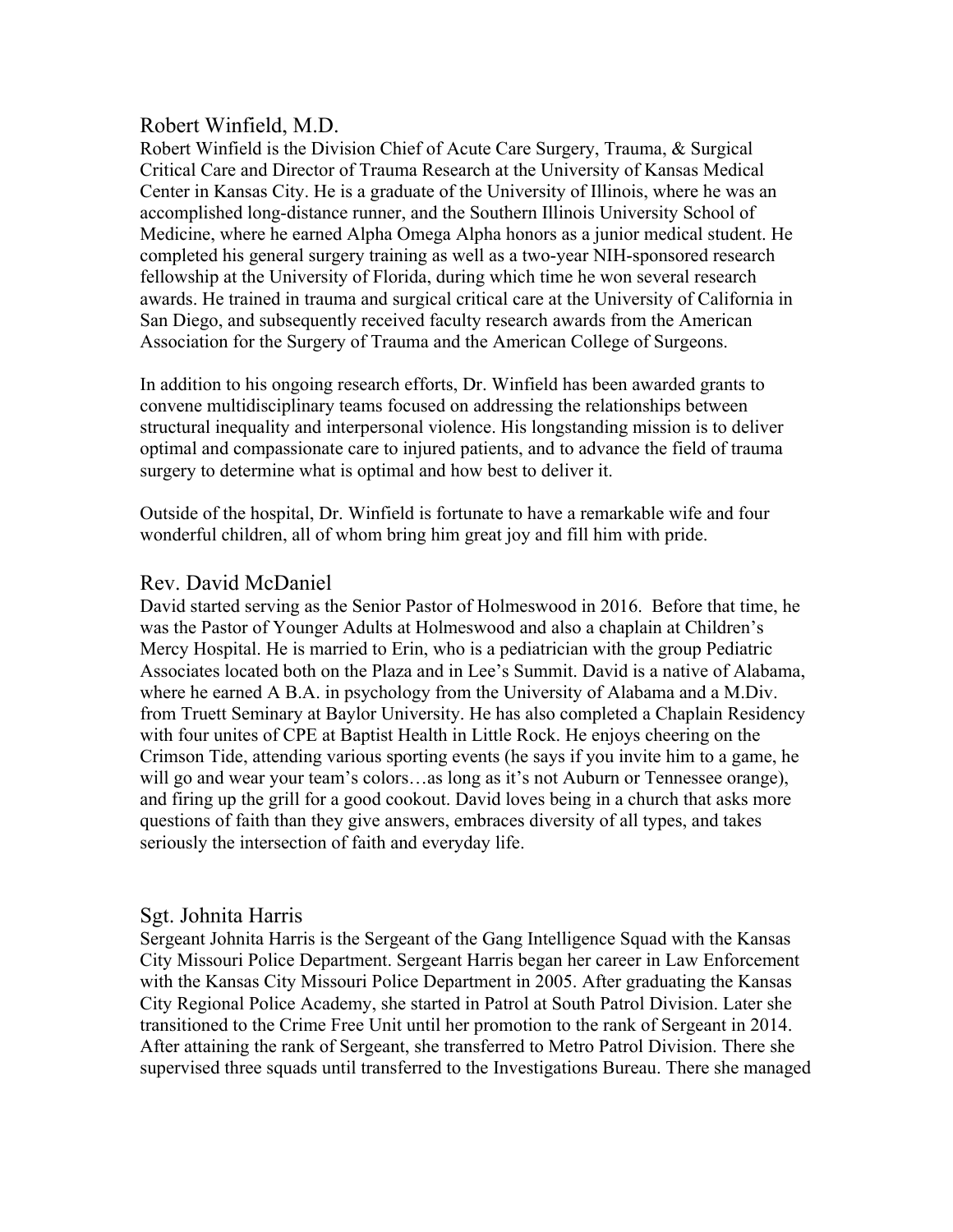the Byrne Grant Unit, Violent Crimes Community Outreach and currently acts as the Gang Intelligence Supervisor.

Sergeant Harris has actively served on various committees. In 2016 Sergeant Harris was appointed the Point of Contact for the Violence Reduction Network while the city was a Diagnostic Site with the Department of Justice. She currently serves as the Chair of the Intelligence Committee and resides on the Implementation and Messaging Committees. Sergeant Harris is a Co-Chair on Violence Free KC, A Milestone Center Board member, and the acting liaison to AIM4PEACE. She was also a participant in the promotion of the Empowered Women's Pageant.

Sergeant Harris received her Bachelor's Degree in Criminal Justice from Grantham University. She has received specialized training and numerous awards for her hard work and dedication.

#### Becky Wiseman

Becky Wiseman, LSCSW, LCSW is a Licensed Specialist Clinical Social Worker. She received her Master's in Social Work from the University of Kansas in 2001. Becky has 17 years of clinical experience, including working in the public school system as a school social worker for eight years. In her work at Children's' Mercy, Becky is dedicated to the Sports Medicine Center providing support to student athletes and families with mental health concerns affecting athletes.

# Nancy Oglesby

Nancy is a cat with many lives! Her motto? Never get bored! She's been a Graphic Designer at a Chicagoland studio, Special Projects Manager at G.D. Searle Pharmaceuticals, Ground Operations Manager at FedEx Express and a Marketing Consultant.

In 2009, she found herself without health insurance for the first time in 58 years! Instead of being completely stressed, Nancy decided to get healthy. That was when she found her passion: healthy food, nutrition and natural wellness, plus the desire to guide and support others on their journey to healthy living.

January 2017 saw the publication of her first book in a series on creating a healthy lifestyle, No Kale Required: Healthy Eating Ideas for the Rest of Us. It is available on Amazon and reached #2 in its category Bestseller List.

As a 2011 graduate of the Institute for Integrative Nutrition, her passion is to make healthy lifestyle changes accessible to everyone. Education is the key. She is a popular speaker, coach, does lunch & learns for businesses and organizations, is a Juice Plus+ Franchise owner, writes feature articles, and can often be found creating art in her studio ... all of which keep boredom at bay!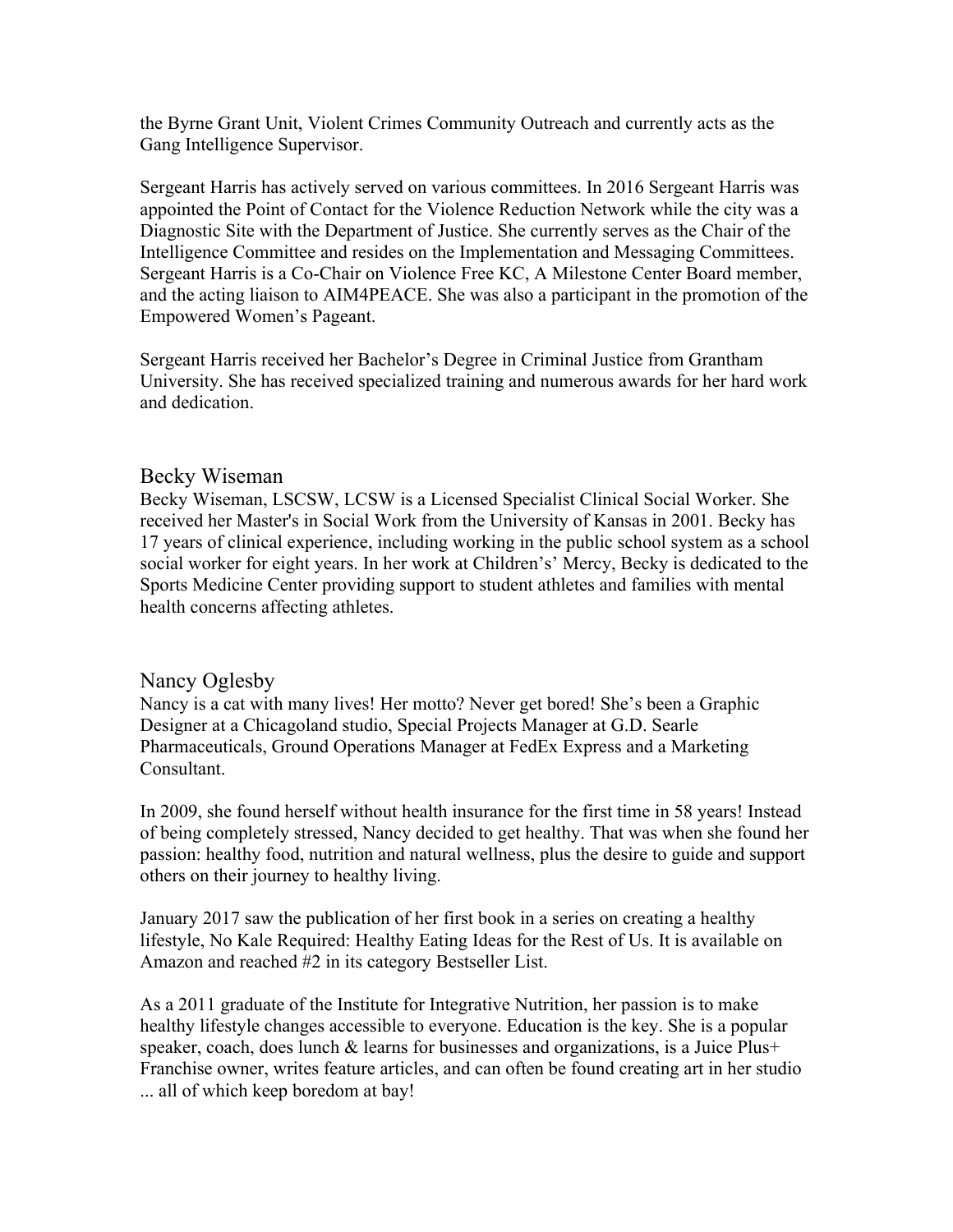Jesse Beskow, my beloved grandson, was shot in the head and killed on July 25th, 2006. He was 20 years old and only in town to get a copy of his birth certificate and social security card so he could start his new job in the Wisconsin Dells. The circumstances and ensuing journey to discovering exactly what happened was an unbelievable nightmare.

# Sari Kaufman

Sari Kaufman is a rising senior at Marjory Stoneman Douglas High School in Parkland, FL. She was one of the lead organizers of the Parkland March For Our Lives. After planning the march with her friend, Casey Sherman, they started a non-partisan nonprofit called Empower the People. They educate and encourage high school students to use their voices to make positive changes in their local and federal governments. Also, after experiencing gun violence first-hand, she understands that some communities have to face what she faced every day. That is why she is on the Students Demand Action National Advisory Board to continue fighting for common sense gun reform. Further, she have published multiple editorials advocating for specific gun reform legislation and to share the effects of gun violence.

She has given about 15 talks all over the country, including speaking at Johns Hopkins Bloomberg School of Public Health, Duke Sanford School of Public Policy, Everytown for Gun Safety Annual Event, and the Arthur PAGE Society conference.

# Lucian Deanda

Luciana is a sophomore at Olathe East, and attending the Civic Leadership Academy. She has been part of Students Demand Action for about a year and a half. She is now a Group Leader of the Kansas City Students Demand Action chapter along with Caroline Bennet. She aspires to be a journalist.

# Jennifer Levinson

Jennifer Savner Levinson, MS. Ed is a Mental Health / Suicide Awareness Education Prevention Advocate, Autism Specialist, and Challenging Behavior Coach. This includes 25 years of experience as a public educator in the Chicago Public Schools, Shawnee Mission School District, and Kansas City Kansas Public Schools.

Jennifer currently serves as the community outreach facilitator for SPEAK UP – Suicide Prevention Education Awareness for Kids United as Partners. Youth suicide has become a public health epidemic. SPEAK UP is working to provide education and awareness, bridging gaps between communities, schools and parents. Reaching more than 30,000 students increasing mental wellness literacy, decreasing the stigma attached to seeking help, and suicide awareness and prevention in the Greater Kansas City metro high